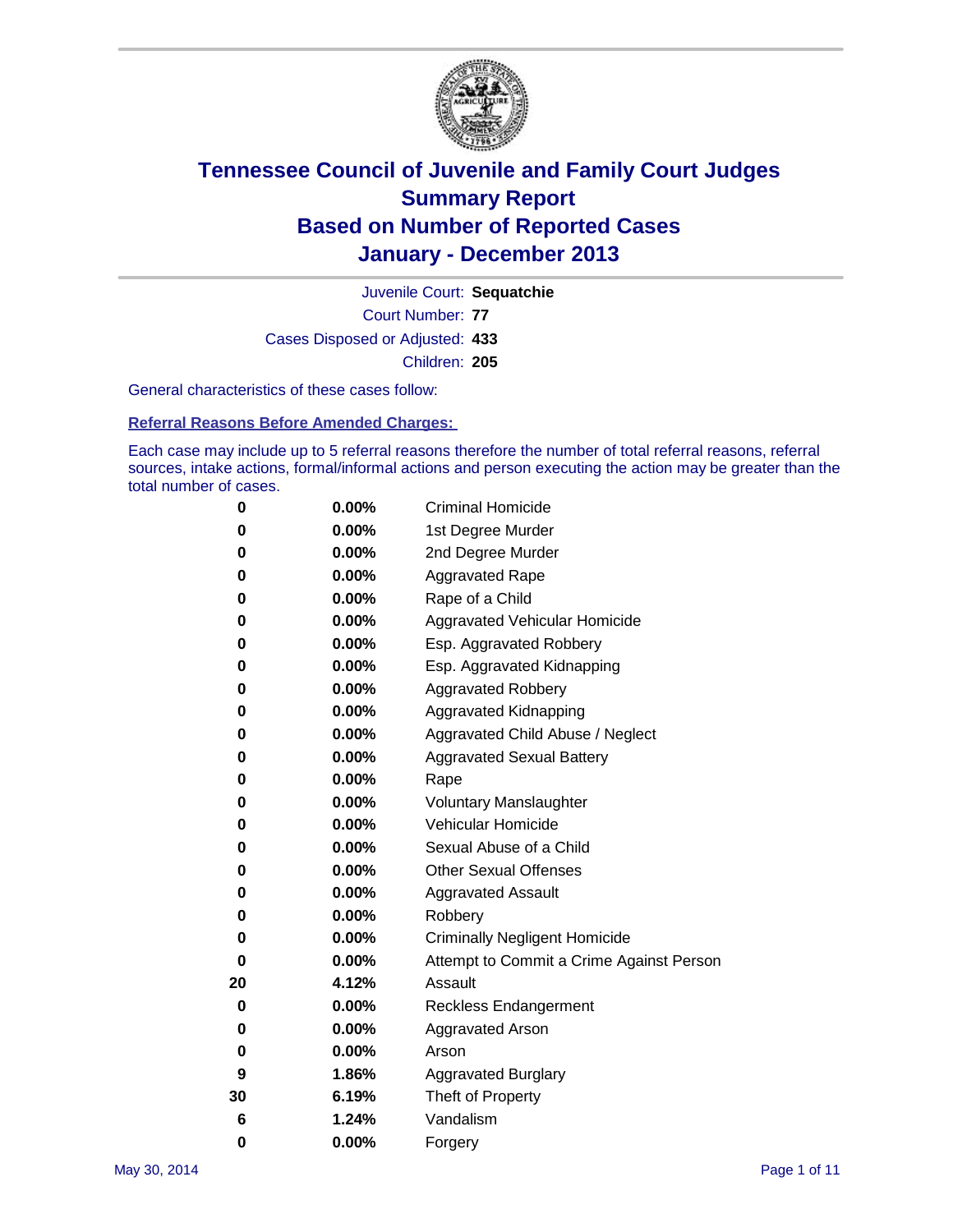

Court Number: **77** Juvenile Court: **Sequatchie** Cases Disposed or Adjusted: **433** Children: **205**

#### **Referral Reasons Before Amended Charges:**

Each case may include up to 5 referral reasons therefore the number of total referral reasons, referral sources, intake actions, formal/informal actions and person executing the action may be greater than the total number of cases.

| 0  | 0.00% | <b>Worthless Checks</b>                                     |  |  |
|----|-------|-------------------------------------------------------------|--|--|
| 0  | 0.00% | Illegal Possession / Fraudulent Use of Credit / Debit Cards |  |  |
| 10 | 2.06% | <b>Burglary</b>                                             |  |  |
| 0  | 0.00% | Unauthorized Use of a Vehicle                               |  |  |
| 0  | 0.00% | <b>Cruelty to Animals</b>                                   |  |  |
| 0  | 0.00% | Sale of Controlled Substances                               |  |  |
| 6  | 1.24% | <b>Other Drug Offenses</b>                                  |  |  |
| 6  | 1.24% | Possession of Controlled Substances                         |  |  |
| 0  | 0.00% | <b>Criminal Attempt</b>                                     |  |  |
| 0  | 0.00% | Carrying Weapons on School Property                         |  |  |
| 0  | 0.00% | Unlawful Carrying / Possession of a Weapon                  |  |  |
| 4  | 0.82% | <b>Evading Arrest</b>                                       |  |  |
| 0  | 0.00% | Escape                                                      |  |  |
| 1  | 0.21% | Driving Under Influence (DUI)                               |  |  |
| 13 | 2.68% | Possession / Consumption of Alcohol                         |  |  |
| 1  | 0.21% | Resisting Stop, Frisk, Halt, Arrest or Search               |  |  |
| 0  | 0.00% | <b>Aggravated Criminal Trespass</b>                         |  |  |
| 2  | 0.41% | Harassment                                                  |  |  |
| 6  | 1.24% | Failure to Appear                                           |  |  |
| 0  | 0.00% | Filing a False Police Report                                |  |  |
| 1  | 0.21% | Criminal Impersonation                                      |  |  |
| 14 | 2.89% | <b>Disorderly Conduct</b>                                   |  |  |
| 4  | 0.82% | <b>Criminal Trespass</b>                                    |  |  |
| 0  | 0.00% | <b>Public Intoxication</b>                                  |  |  |
| 0  | 0.00% | Gambling                                                    |  |  |
| 15 | 3.09% | Traffic                                                     |  |  |
| 3  | 0.62% | Local Ordinances                                            |  |  |
| 0  | 0.00% | Violation of Wildlife Regulations                           |  |  |
| 0  | 0.00% | Contempt of Court                                           |  |  |
| 5  | 1.03% | Violation of Probation                                      |  |  |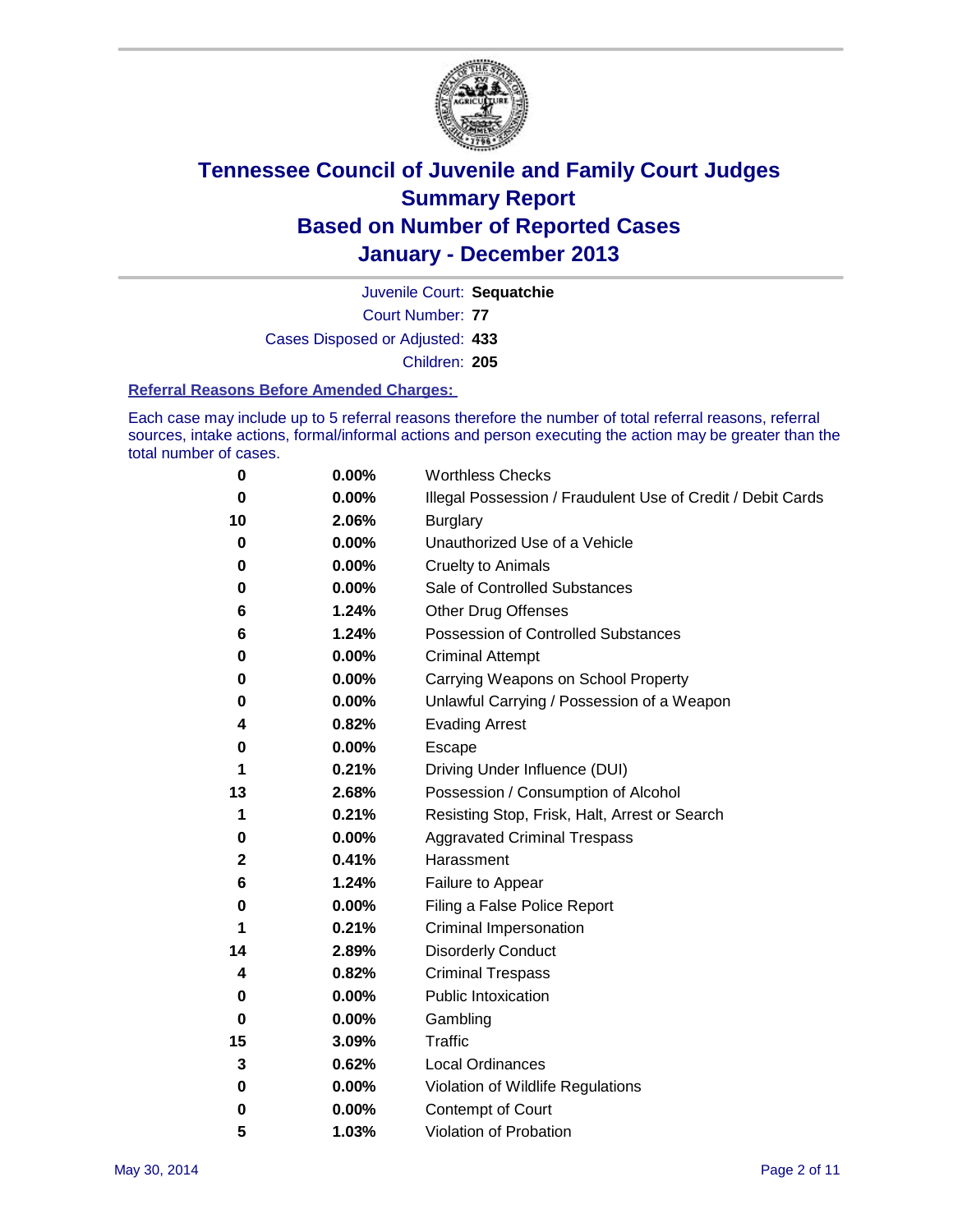

Court Number: **77** Juvenile Court: **Sequatchie** Cases Disposed or Adjusted: **433** Children: **205**

#### **Referral Reasons Before Amended Charges:**

Each case may include up to 5 referral reasons therefore the number of total referral reasons, referral sources, intake actions, formal/informal actions and person executing the action may be greater than the total number of cases.

| 1   | 0.21%    | Violation of Aftercare                 |
|-----|----------|----------------------------------------|
| 4   | 0.82%    | <b>Unruly Behavior</b>                 |
| 36  | 7.42%    | Truancy                                |
| 3   | 0.62%    | In-State Runaway                       |
| 0   | 0.00%    | Out-of-State Runaway                   |
| 0   | 0.00%    | Possession of Tobacco Products         |
| 0   | 0.00%    | Violation of a Valid Court Order       |
| 0   | $0.00\%$ | <b>Violation of Curfew</b>             |
| 0   | $0.00\%$ | <b>Sexually Abused Child</b>           |
| 0   | $0.00\%$ | <b>Physically Abused Child</b>         |
| 11  | 2.27%    | Dependency / Neglect                   |
| 1   | 0.21%    | <b>Termination of Parental Rights</b>  |
| 0   | $0.00\%$ | <b>Violation of Pretrial Diversion</b> |
| O   | 0.00%    | Violation of Informal Adjustment       |
| 205 | 42.27%   | <b>Judicial Review</b>                 |
| 0   | $0.00\%$ | <b>Administrative Review</b>           |
| 13  | 2.68%    | <b>Foster Care Review</b>              |
| 45  | 9.28%    | Custody                                |
| 8   | 1.65%    | Visitation                             |
| 0   | 0.00%    | Paternity / Legitimation               |
| 0   | 0.00%    | <b>Child Support</b>                   |
| 0   | 0.00%    | <b>Request for Medical Treatment</b>   |
| 0   | 0.00%    | <b>Consent to Marry</b>                |
| 2   | 0.41%    | Other                                  |
| 485 | 100.00%  | <b>Total Referrals</b>                 |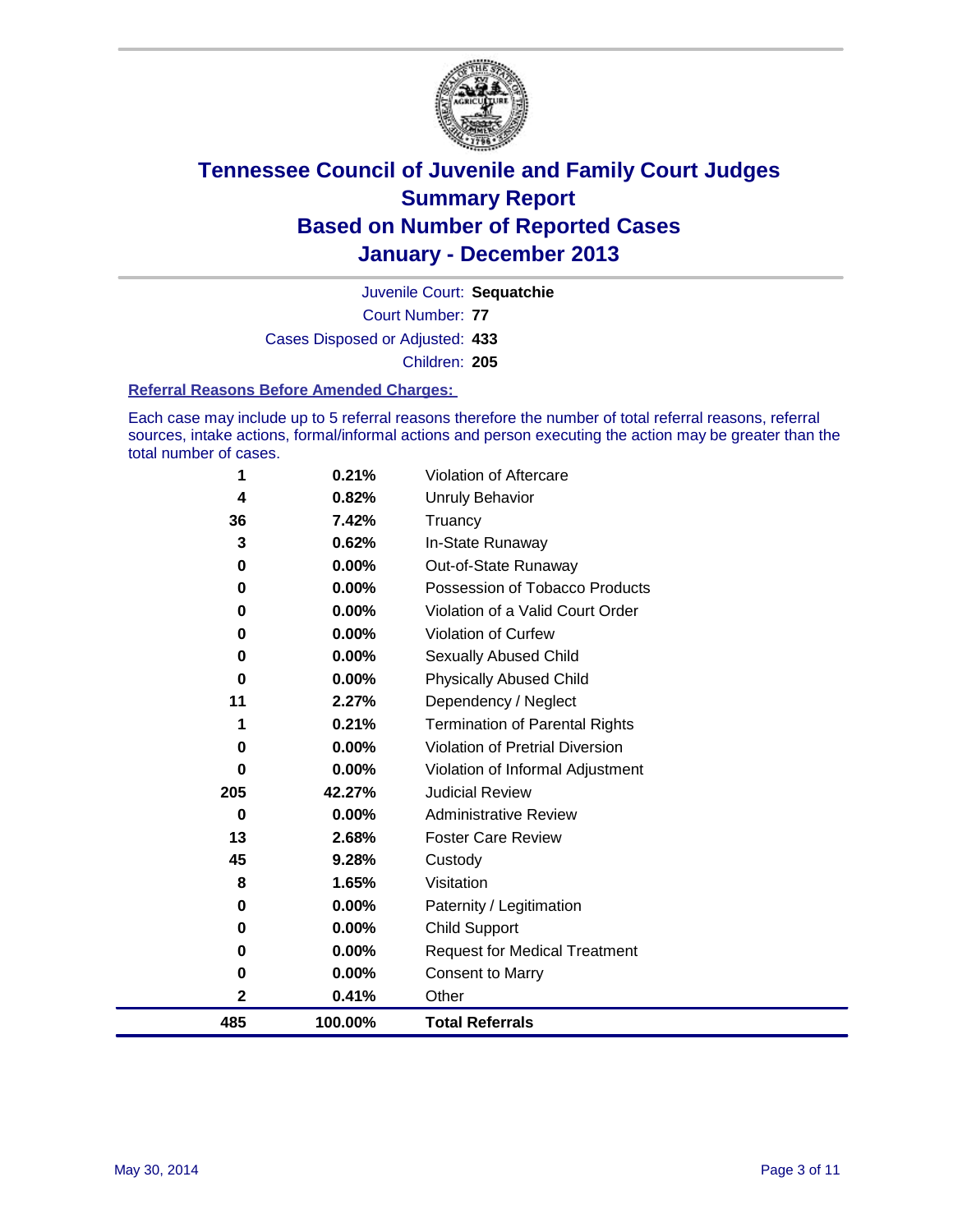

| <b>Referral Sources: 1</b> | Cases Disposed or Adjusted: 433 | Juvenile Court: Sequatchie<br>Court Number: 77<br>Children: 205 |
|----------------------------|---------------------------------|-----------------------------------------------------------------|
| 142                        | 29.28%                          | Law Enforcement                                                 |
| 26                         | 5.36%                           | Parents                                                         |
| 20                         | 4.12%                           | Relatives                                                       |

| 485      | 100.00%  | <b>Total Referral Sources</b>     |  |
|----------|----------|-----------------------------------|--|
| 0        | 0.00%    | Other                             |  |
| $\bf{0}$ | $0.00\%$ | Unknown                           |  |
| 0        | 0.00%    | Hospital                          |  |
| $\bf{0}$ | 0.00%    | Child & Parent                    |  |
| 7        | 1.44%    | Victim                            |  |
| 0        | 0.00%    | <b>Other Court</b>                |  |
| $\bf{0}$ | 0.00%    | Social Agency                     |  |
| 212      | 43.71%   | <b>Court Staff</b>                |  |
| $\bf{0}$ | 0.00%    | <b>District Attorney's Office</b> |  |
| $\bf{0}$ | 0.00%    | <b>Other State Department</b>     |  |
| 41       | 8.45%    | <b>DCS</b>                        |  |
| 0        | 0.00%    | <b>CSA</b>                        |  |
| 37       | 7.63%    | School                            |  |
| 0        | $0.00\%$ | Self                              |  |
| 20       | 4.12%    | <b>Relatives</b>                  |  |
|          |          |                                   |  |

### **Age of Child at Referral: 2**

| 0<br>0 | $0.00\%$<br>0.00% | Ages 19 and Over<br><b>Unknown</b> |
|--------|-------------------|------------------------------------|
|        |                   |                                    |
|        |                   |                                    |
|        | 14.63%            | Ages 17 through 18                 |
| 66     | 32.20%            | Ages 15 through 16                 |
| 33     | 16.10%            | Ages 13 through 14                 |
| 17     | 8.29%             | Ages 11 through 12                 |
| 59     | 28.78%            | Ages 10 and Under                  |
|        | 30                |                                    |

<sup>1</sup> If different than number of Referral Reasons (485), verify accuracy of your court's data.

<sup>2</sup> One child could be counted in multiple categories, verify accuracy of your court's data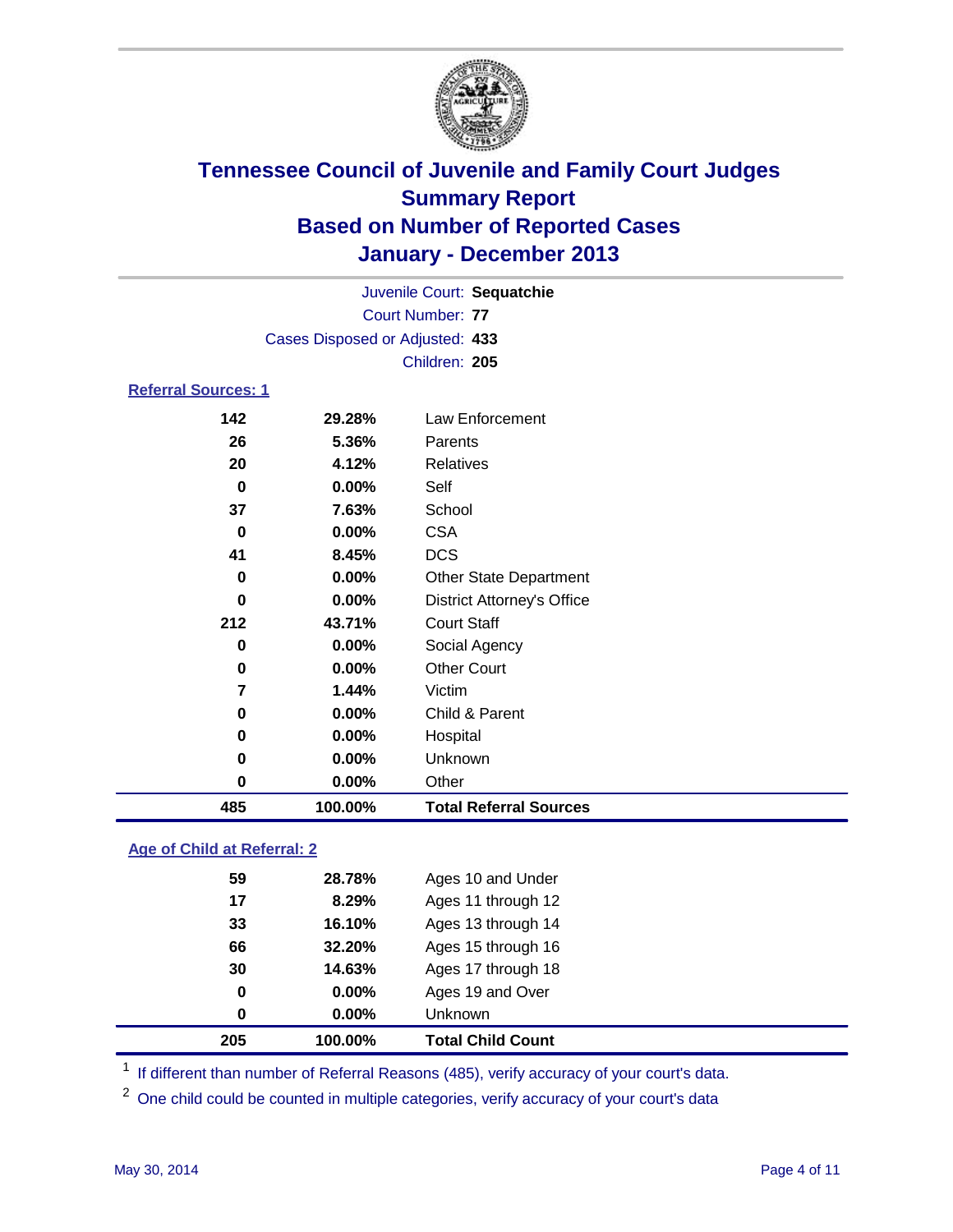

| Juvenile Court: Sequatchie              |                                 |                          |  |  |
|-----------------------------------------|---------------------------------|--------------------------|--|--|
|                                         | Court Number: 77                |                          |  |  |
|                                         | Cases Disposed or Adjusted: 433 |                          |  |  |
|                                         | Children: 205                   |                          |  |  |
| Sex of Child: 1                         |                                 |                          |  |  |
| 121                                     | 59.02%                          | Male                     |  |  |
| 84                                      | 40.98%                          | Female                   |  |  |
| 0                                       | 0.00%                           | Unknown                  |  |  |
| 205                                     | 100.00%                         | <b>Total Child Count</b> |  |  |
| Race of Child: 1                        |                                 |                          |  |  |
| 196                                     | 95.61%                          | White                    |  |  |
| $\mathbf 0$                             | 0.00%                           | African American         |  |  |
| 1                                       | 0.49%                           | Native American          |  |  |
| 0                                       | 0.00%                           | Asian                    |  |  |
| $\overline{7}$                          | 3.41%                           | Mixed                    |  |  |
| 1                                       | 0.49%                           | Unknown                  |  |  |
| 205                                     | 100.00%                         | <b>Total Child Count</b> |  |  |
| <b>Hispanic Origin: 1</b>               |                                 |                          |  |  |
| 14                                      | 6.83%                           | Yes                      |  |  |
| 191                                     | 93.17%                          | <b>No</b>                |  |  |
| $\mathbf 0$                             | 0.00%                           | Unknown                  |  |  |
| 205                                     | 100.00%                         | <b>Total Child Count</b> |  |  |
| <b>School Enrollment of Children: 1</b> |                                 |                          |  |  |
| 173                                     | 84.39%                          | Yes                      |  |  |
| 28                                      | 13.66%                          | <b>No</b>                |  |  |
| 4                                       | 1.95%                           | Unknown                  |  |  |
| 205                                     | 100.00%                         | <b>Total Child Count</b> |  |  |

One child could be counted in multiple categories, verify accuracy of your court's data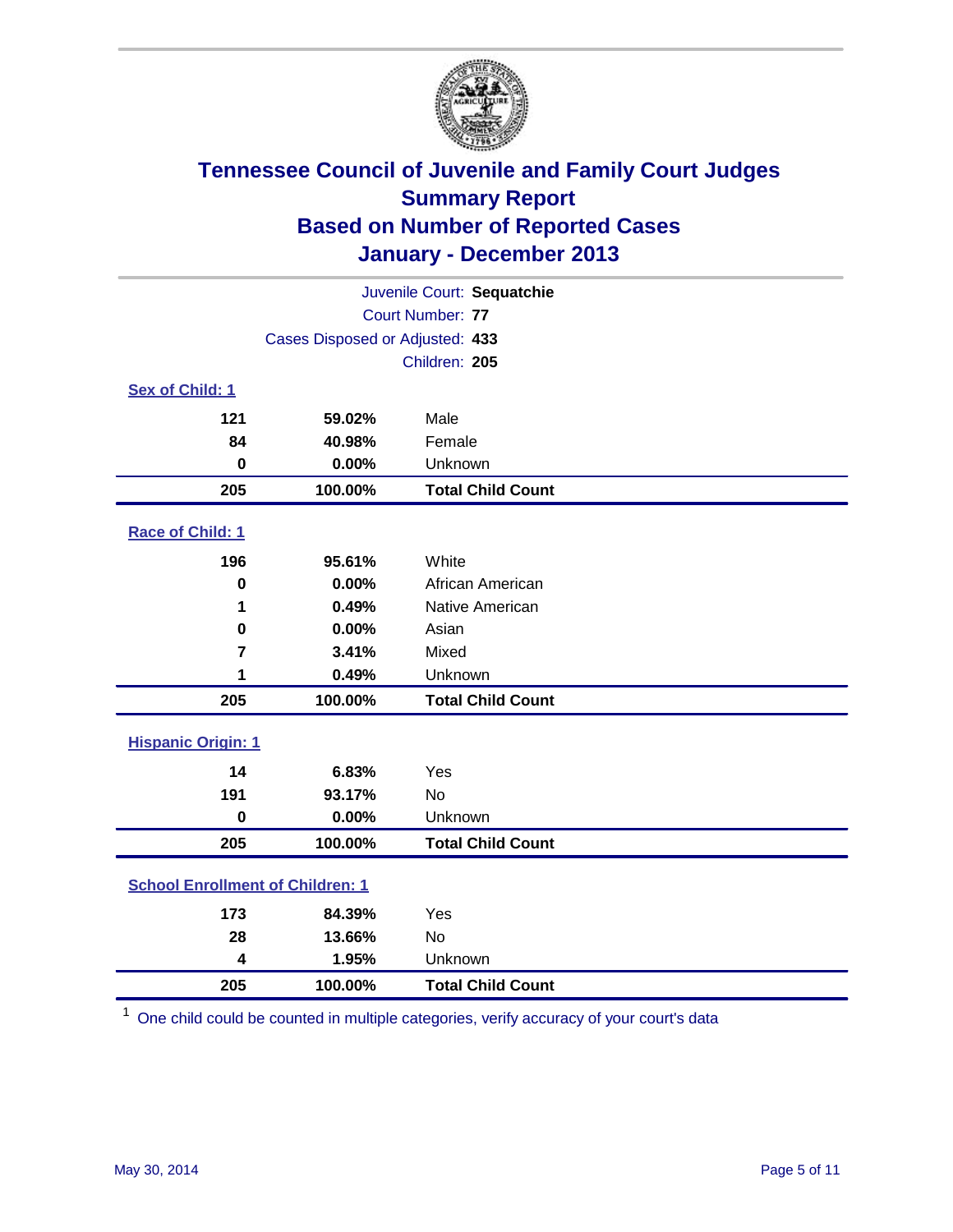

Court Number: **77** Juvenile Court: **Sequatchie** Cases Disposed or Adjusted: **433** Children: **205**

#### **Living Arrangement of Child at Time of Referral: 1**

| 205 | 100.00%  | <b>Total Child Count</b>     |  |
|-----|----------|------------------------------|--|
| 4   | 1.95%    | Other                        |  |
| 0   | $0.00\%$ | Unknown                      |  |
| 0   | $0.00\%$ | Independent                  |  |
| 0   | 0.00%    | In an Institution            |  |
| 0   | $0.00\%$ | In a Residential Center      |  |
| 1   | 0.49%    | In a Group Home              |  |
| 1   | 0.49%    | With Foster Family           |  |
| 4   | 1.95%    | With Adoptive Parents        |  |
| 30  | 14.63%   | <b>With Relatives</b>        |  |
| 20  | 9.76%    | With Father                  |  |
| 75  | 36.59%   | <b>With Mother</b>           |  |
| 11  | 5.37%    | With Mother and Stepfather   |  |
| 1   | 0.49%    | With Father and Stepmother   |  |
| 58  | 28.29%   | With Both Biological Parents |  |
|     |          |                              |  |

#### **Type of Detention: 2**

| 433 | 100.00%  | <b>Total Detention Count</b> |  |
|-----|----------|------------------------------|--|
| 0   | $0.00\%$ | Other                        |  |
| 420 | 97.00%   | Does Not Apply               |  |
| 0   | $0.00\%$ | <b>Unknown</b>               |  |
| 0   | $0.00\%$ | <b>Psychiatric Hospital</b>  |  |
| 0   | 0.00%    | Jail - No Separation         |  |
| 0   | $0.00\%$ | Jail - Partial Separation    |  |
| 1   | 0.23%    | Jail - Complete Separation   |  |
| 12  | 2.77%    | Juvenile Detention Facility  |  |
| 0   | 0.00%    | Non-Secure Placement         |  |
|     |          |                              |  |

<sup>1</sup> One child could be counted in multiple categories, verify accuracy of your court's data

<sup>2</sup> If different than number of Cases (433) verify accuracy of your court's data.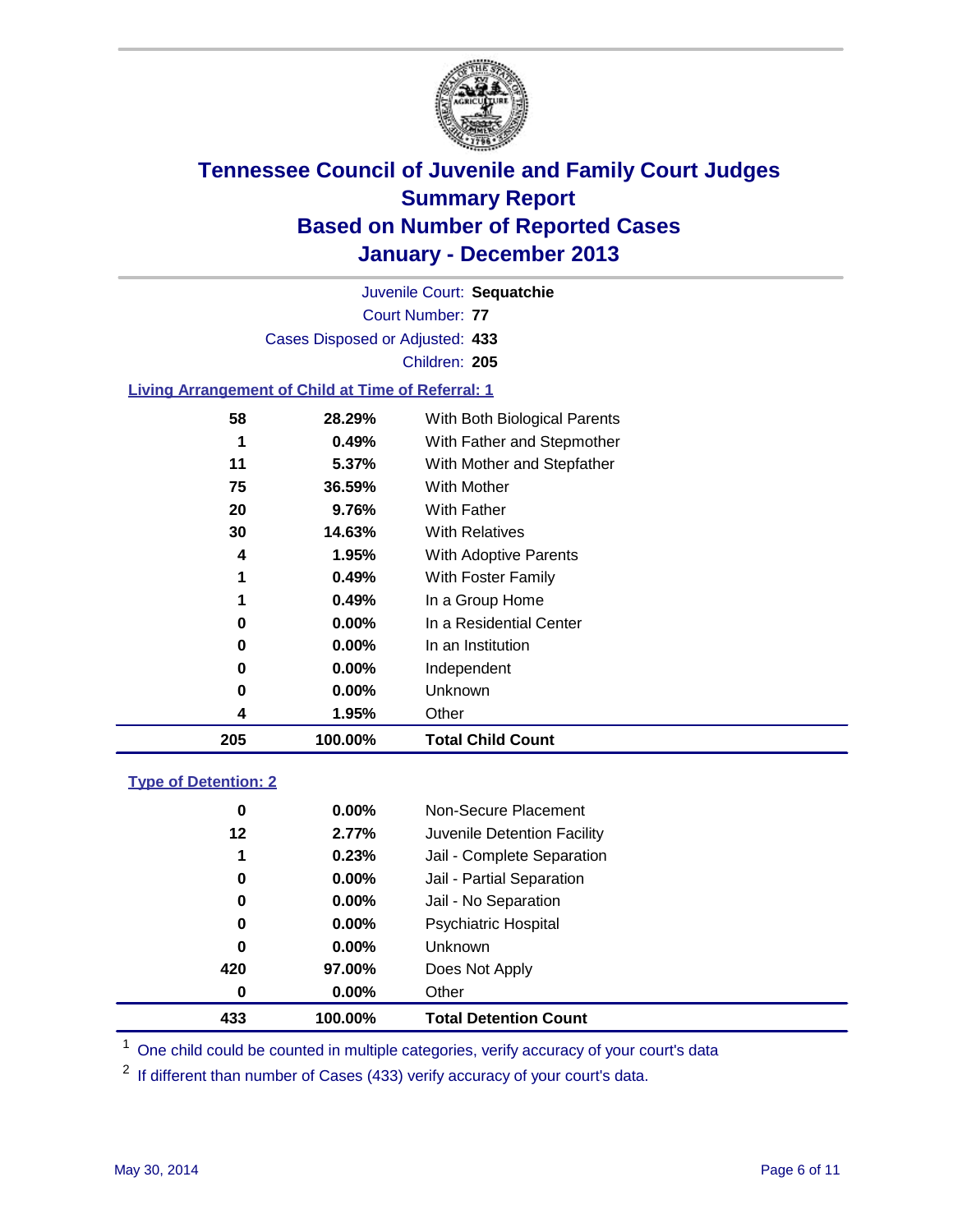

|                                                    | Juvenile Court: Sequatchie      |                                      |  |  |  |
|----------------------------------------------------|---------------------------------|--------------------------------------|--|--|--|
|                                                    | Court Number: 77                |                                      |  |  |  |
|                                                    | Cases Disposed or Adjusted: 433 |                                      |  |  |  |
|                                                    |                                 | Children: 205                        |  |  |  |
| <b>Placement After Secure Detention Hearing: 1</b> |                                 |                                      |  |  |  |
| 8                                                  | 1.85%                           | Returned to Prior Living Arrangement |  |  |  |
| $\mathbf{2}$                                       | 0.46%                           | Juvenile Detention Facility          |  |  |  |
| 0                                                  | 0.00%                           | Jail                                 |  |  |  |
| $\mathbf{2}$                                       | 0.46%                           | Shelter / Group Home                 |  |  |  |
| $\bf{0}$                                           | 0.00%                           | <b>Foster Family Home</b>            |  |  |  |
| $\bf{0}$                                           | 0.00%                           | <b>Psychiatric Hospital</b>          |  |  |  |
| 0                                                  | 0.00%                           | Unknown                              |  |  |  |
| 421                                                | 97.23%                          | Does Not Apply                       |  |  |  |
| 0                                                  | 0.00%                           | Other                                |  |  |  |
| 433                                                | 100.00%                         | <b>Total Placement Count</b>         |  |  |  |
| <b>Intake Actions: 2</b>                           |                                 |                                      |  |  |  |
|                                                    |                                 |                                      |  |  |  |
| 215                                                | 44.33%                          | <b>Petition Filed</b>                |  |  |  |
| 8                                                  | 1.65%                           | <b>Motion Filed</b>                  |  |  |  |
| 40                                                 | 8.25%                           | <b>Citation Processed</b>            |  |  |  |
| 0                                                  | 0.00%                           | Notification of Paternity Processed  |  |  |  |
| 205                                                | 42.27%                          | Scheduling of Judicial Review        |  |  |  |
| 1                                                  | 0.21%                           | Scheduling of Administrative Review  |  |  |  |
| 16                                                 | 3.30%                           | Scheduling of Foster Care Review     |  |  |  |
| 0                                                  | 0.00%                           | Unknown                              |  |  |  |
|                                                    |                                 |                                      |  |  |  |
| 0                                                  | 0.00%                           | Does Not Apply                       |  |  |  |
| 0                                                  | 0.00%                           | Other                                |  |  |  |

<sup>1</sup> If different than number of Cases (433) verify accuracy of your court's data.

If different than number of Referral Reasons (485), verify accuracy of your court's data.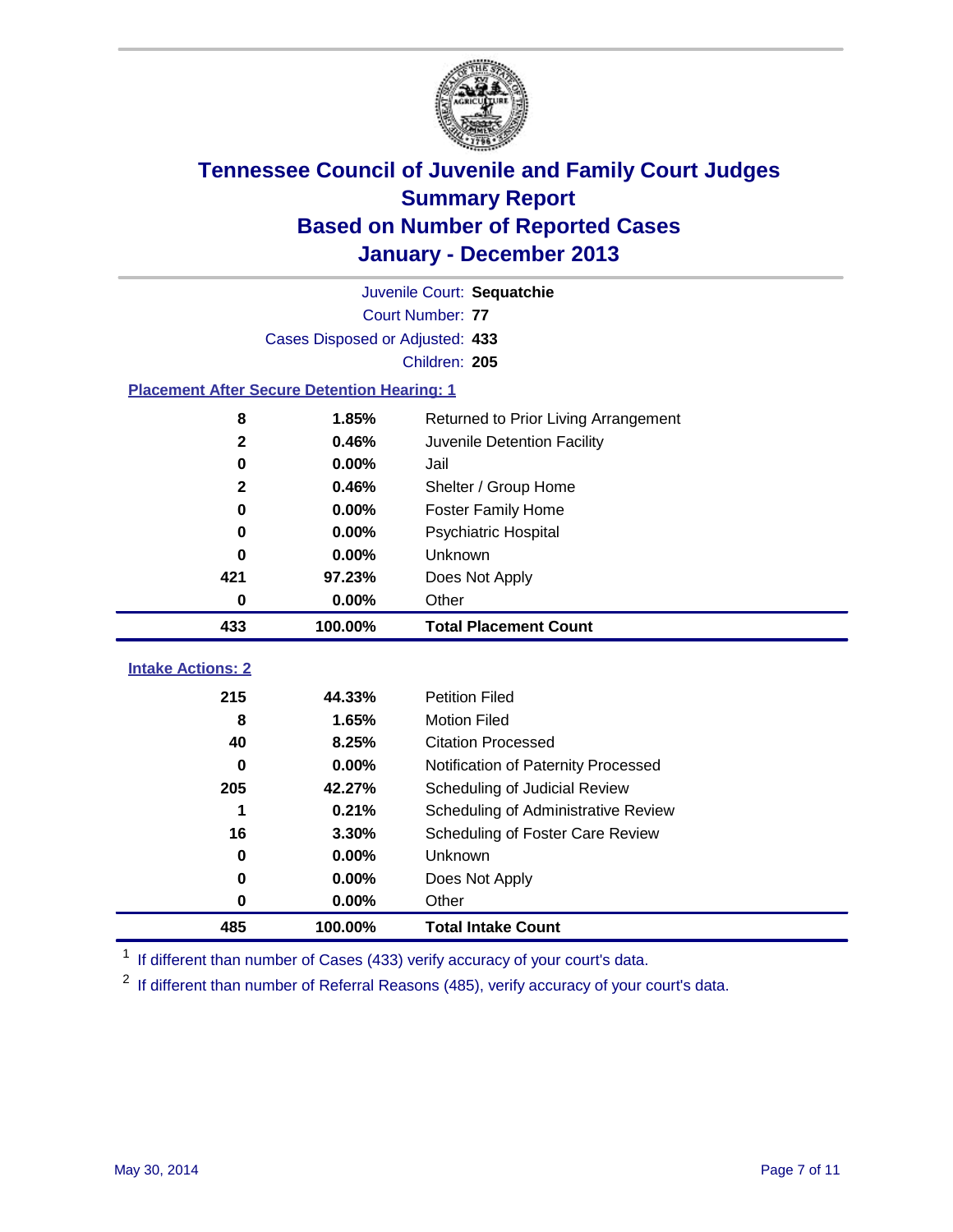

Court Number: **77** Juvenile Court: **Sequatchie** Cases Disposed or Adjusted: **433** Children: **205**

#### **Last Grade Completed by Child: 1**

| 33        | 16.10%   | Too Young for School     |
|-----------|----------|--------------------------|
| 1         | 0.49%    | Preschool                |
| 5         | 2.44%    | Kindergarten             |
| 5         | 2.44%    | 1st Grade                |
| 8         | 3.90%    | 2nd Grade                |
| 9         | 4.39%    | 3rd Grade                |
| 5         | 2.44%    | 4th Grade                |
| 10        | 4.88%    | 5th Grade                |
| 8         | 3.90%    | 6th Grade                |
| 26        | 12.68%   | 7th Grade                |
| 30        | 14.63%   | 8th Grade                |
| 29        | 14.15%   | 9th Grade                |
| 23        | 11.22%   | 10th Grade               |
| 12        | 5.85%    | 11th Grade               |
| $\pmb{0}$ | 0.00%    | 12th Grade               |
| 0         | 0.00%    | Non-Graded Special Ed    |
| 0         | 0.00%    | <b>GED</b>               |
| 0         | 0.00%    | Graduated                |
| 1         | 0.49%    | Never Attended School    |
| 0         | 0.00%    | Unknown                  |
| 0         | $0.00\%$ | Other                    |
| 205       | 100.00%  | <b>Total Child Count</b> |

| <b>Enrolled in Special Education: 1</b> |         |                          |  |  |
|-----------------------------------------|---------|--------------------------|--|--|
| 29                                      | 14.15%  | Yes                      |  |  |
| 171                                     | 83.41%  | No.                      |  |  |
| 5                                       | 2.44%   | Unknown                  |  |  |
| 205                                     | 100.00% | <b>Total Child Count</b> |  |  |

One child could be counted in multiple categories, verify accuracy of your court's data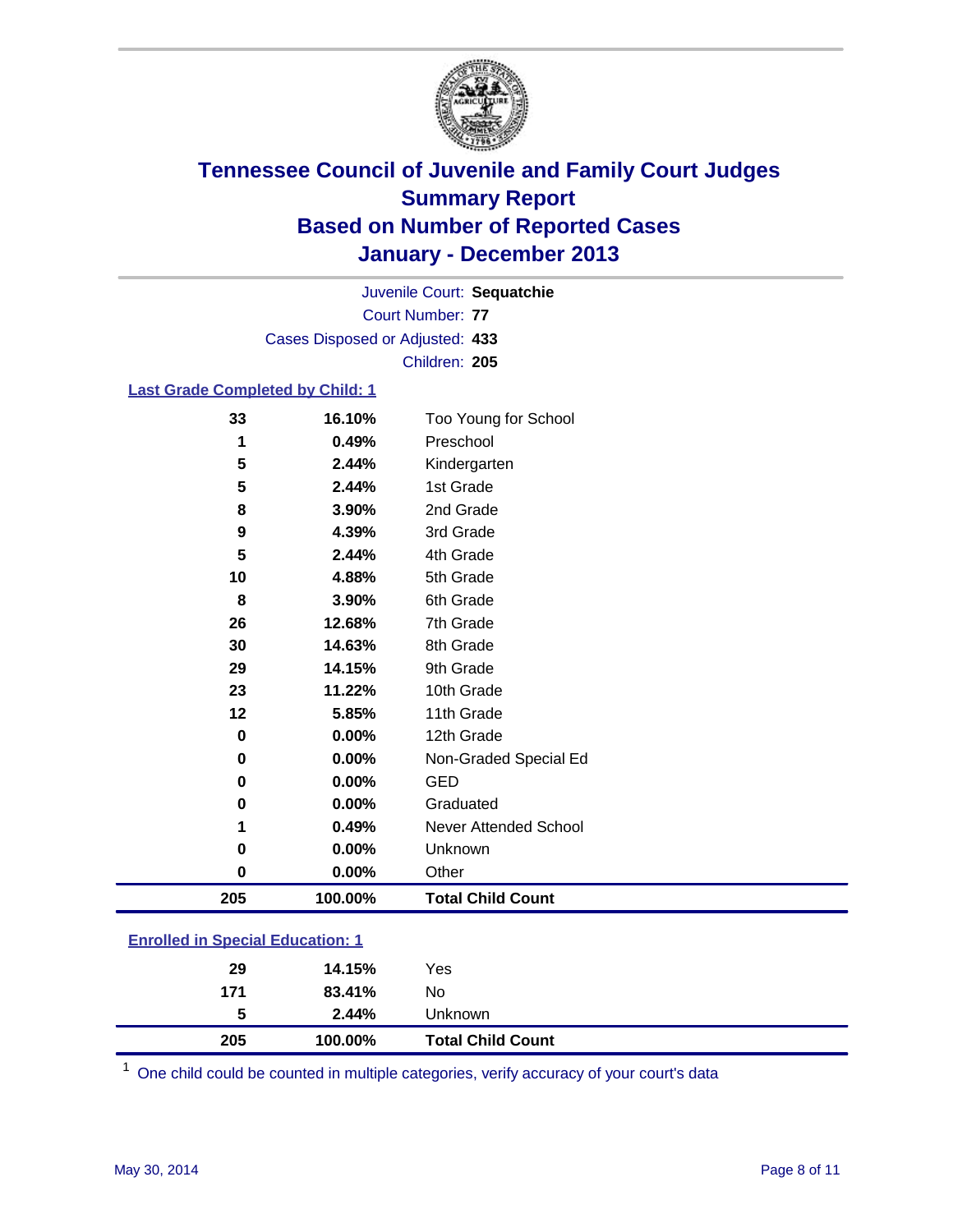

|                              |                                 | Juvenile Court: Sequatchie |
|------------------------------|---------------------------------|----------------------------|
|                              |                                 | Court Number: 77           |
|                              | Cases Disposed or Adjusted: 433 |                            |
|                              |                                 | Children: 205              |
| <b>Action Executed By: 1</b> |                                 |                            |
| 485                          | 100.00%                         | Judge                      |
| 0                            | $0.00\%$                        | Magistrate                 |
| 0                            | $0.00\%$                        | <b>YSO</b>                 |
| 0                            | $0.00\%$                        | Other                      |
| 0                            | $0.00\%$                        | Unknown                    |
| 485                          | 100.00%                         | <b>Total Action Count</b>  |

### **Formal / Informal Actions: 1**

| 135 | 27.84%   | Dismissed                                        |
|-----|----------|--------------------------------------------------|
| 0   | $0.00\%$ | Retired / Nolle Prosequi                         |
| 0   | $0.00\%$ | <b>Complaint Substantiated Delinquent</b>        |
| 62  | 12.78%   | <b>Complaint Substantiated Status Offender</b>   |
| 23  | 4.74%    | <b>Complaint Substantiated Dependent/Neglect</b> |
| 0   | $0.00\%$ | <b>Complaint Substantiated Abused</b>            |
| 0   | $0.00\%$ | <b>Complaint Substantiated Mentally III</b>      |
| 0   | $0.00\%$ | Informal Adjustment                              |
| 0   | $0.00\%$ | <b>Pretrial Diversion</b>                        |
| 0   | $0.00\%$ | <b>Transfer to Adult Court Hearing</b>           |
| 0   | 0.00%    | Charges Cleared by Transfer to Adult Court       |
| 64  | 13.20%   | Special Proceeding                               |
| 44  | $9.07\%$ | <b>Review Concluded</b>                          |
| 157 | 32.37%   | Case Held Open                                   |
| 0   | $0.00\%$ | Other                                            |
| 0   | $0.00\%$ | Unknown                                          |
| 485 | 100.00%  | <b>Total Action Count</b>                        |

<sup>1</sup> If different than number of Referral Reasons (485), verify accuracy of your court's data.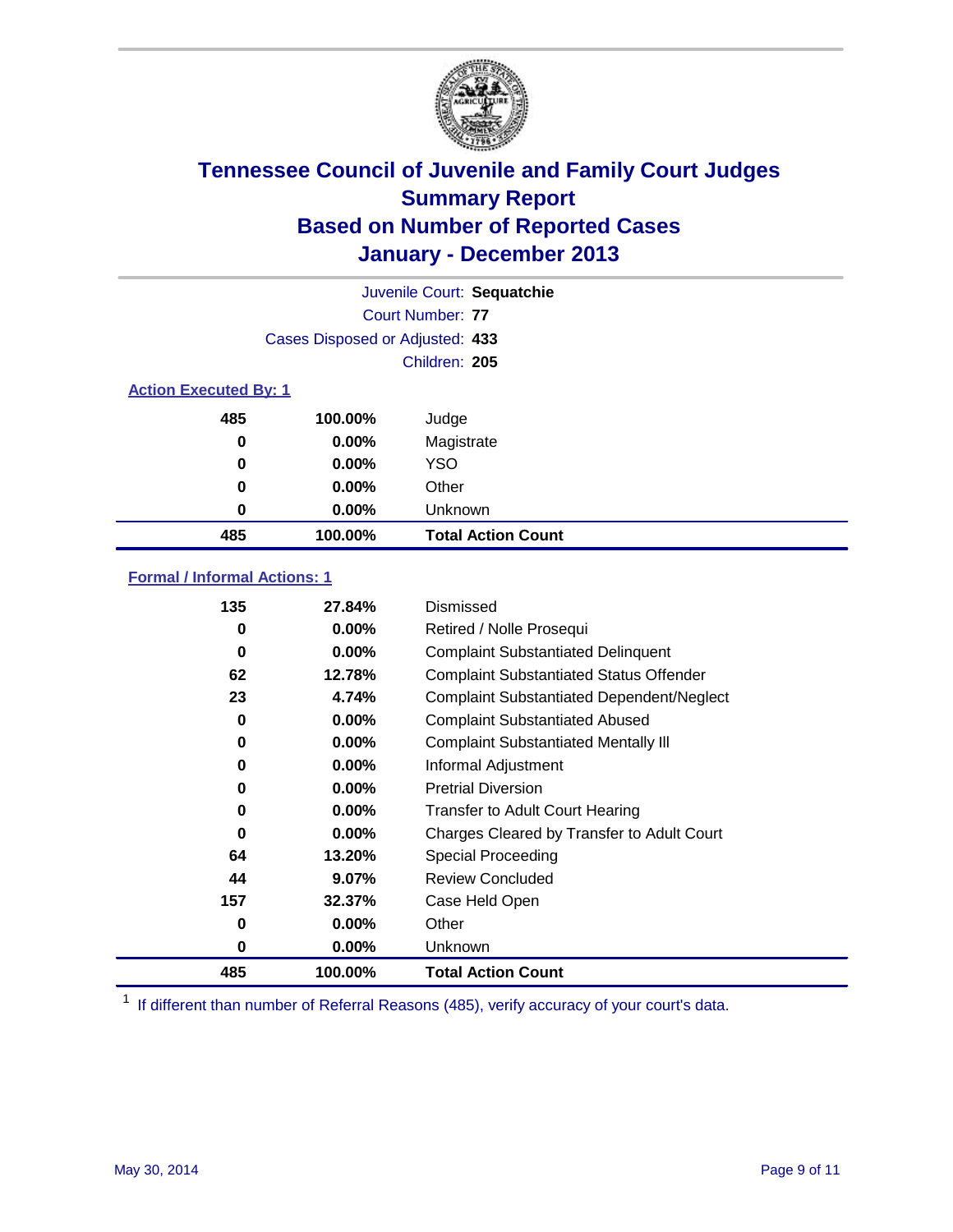

|                       |                                 | Juvenile Court: Sequatchie                            |
|-----------------------|---------------------------------|-------------------------------------------------------|
|                       |                                 | Court Number: 77                                      |
|                       | Cases Disposed or Adjusted: 433 |                                                       |
|                       |                                 | Children: 205                                         |
| <b>Case Outcomes:</b> |                                 | There can be multiple outcomes for one child or case. |
| 126                   | 24.42%                          | <b>Case Dismissed</b>                                 |
| 0                     | $0.00\%$                        | Case Retired or Nolle Prosequi                        |
| 0                     | 0.00%                           | Warned / Counseled                                    |
| 136                   | 26.36%                          | <b>Held Open For Review</b>                           |
| 0                     | 0.00%                           | Supervision / Probation to Juvenile Court             |
| 0                     | 0.00%                           | <b>Probation to Parents</b>                           |
| 0                     | 0.00%                           | Referral to Another Entity for Supervision / Service  |
| 14                    | 2.71%                           | Referred for Mental Health Counseling                 |
| 0                     | 0.00%                           | Referred for Alcohol and Drug Counseling              |
| 0                     | $0.00\%$                        | Referred to Alternative School                        |
| 0                     | 0.00%                           | Referred to Private Child Agency                      |
| 4                     | 0.78%                           | Referred to Defensive Driving School                  |
| 0                     | 0.00%                           | Referred to Alcohol Safety School                     |
| 13                    | 2.52%                           | Referred to Juvenile Court Education-Based Program    |
| 0                     | 0.00%                           | Driver's License Held Informally                      |
| 0                     | 0.00%                           | <b>Voluntary Placement with DMHMR</b>                 |
| 0                     | 0.00%                           | <b>Private Mental Health Placement</b>                |
| 0                     | 0.00%                           | <b>Private MR Placement</b>                           |
| 0                     | 0.00%                           | Placement with City/County Agency/Facility            |
| 0                     | 0.00%                           | Placement with Relative / Other Individual            |
| 3                     | 0.58%                           | Fine                                                  |
| 10                    | 1.94%                           | <b>Public Service</b>                                 |
| 13                    | 2.52%                           | Restitution                                           |
| 0                     | 0.00%                           | <b>Runaway Returned</b>                               |
| 0                     | 0.00%                           | No Contact Order                                      |
| 0                     | $0.00\%$                        | Injunction Other than No Contact Order                |
| 0                     | 0.00%                           | <b>House Arrest</b>                                   |
| 0                     | 0.00%                           | <b>Court Defined Curfew</b>                           |
| 0                     | 0.00%                           | Dismissed from Informal Adjustment                    |
| 0                     | 0.00%                           | <b>Dismissed from Pretrial Diversion</b>              |
| 1.                    | 0.19%                           | Released from Probation                               |
| 0                     | 0.00%                           | <b>Transferred to Adult Court</b>                     |
| 0                     | 0.00%                           | <b>DMHMR Involuntary Commitment</b>                   |